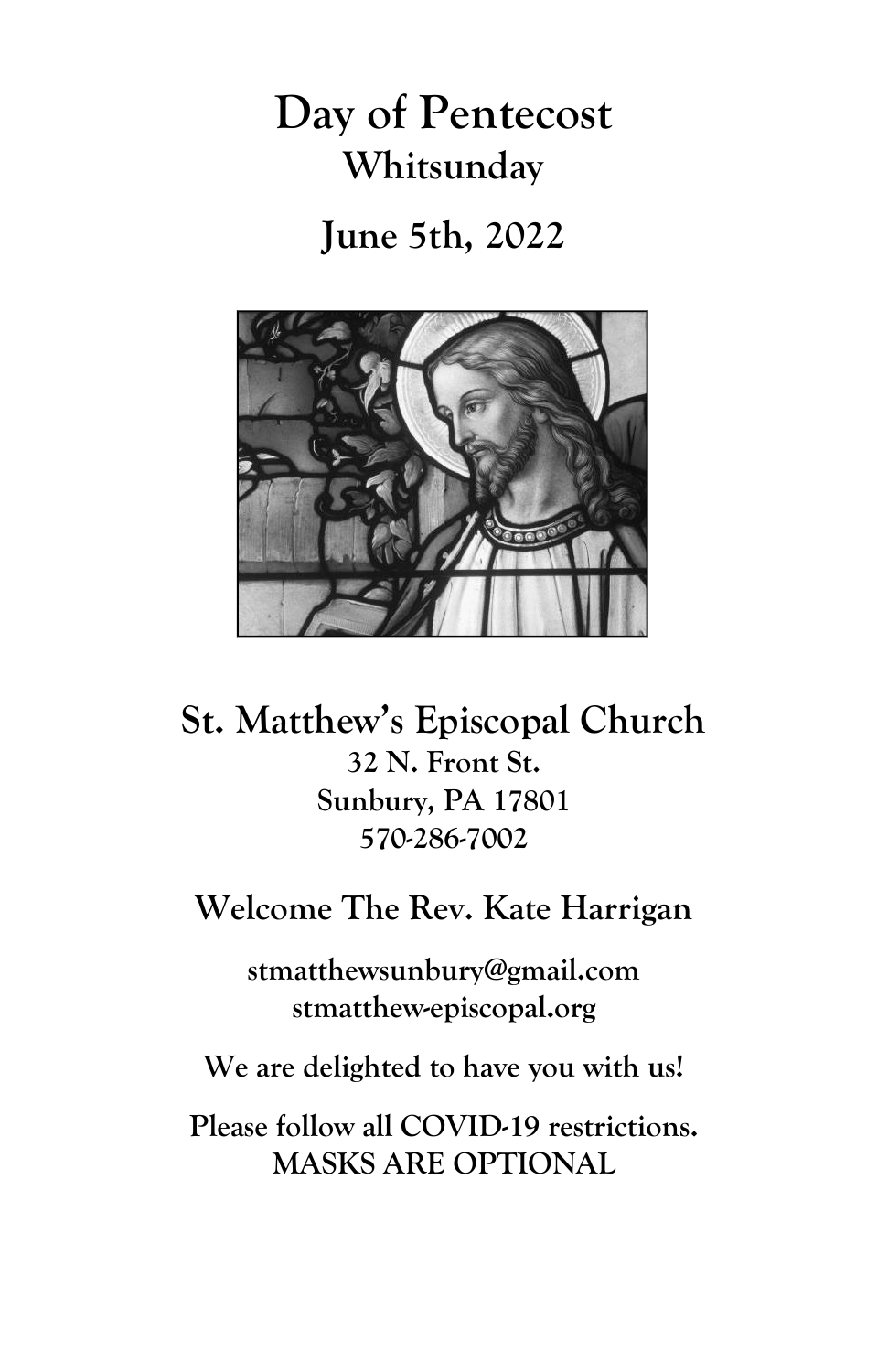## **Whitsunday – Day of Pentecost Holy Eucharist Rite II 10:00 am**

| LITURGY OF THE WORD<br>Prelude<br>Processional<br><b>Opening Acclamation</b><br>Gloria (S-280) |                                                                                | 225<br><b>BCP 355</b><br><b>BCP 357</b> |
|------------------------------------------------------------------------------------------------|--------------------------------------------------------------------------------|-----------------------------------------|
| See Insert                                                                                     | The Collect<br>The Lessons<br><b>First Reading</b><br>The Psalm<br>Gospel Hymn | 513                                     |
| The Holy Gospel                                                                                |                                                                                |                                         |
| The Sermon                                                                                     |                                                                                |                                         |
| Nicene Creed                                                                                   |                                                                                | <b>BCP 358</b>                          |
|                                                                                                | Prayer for Congregations in Transitions (Listed Below)                         |                                         |
| The Prayers of the People                                                                      |                                                                                | <b>BCP 385</b>                          |
| Confession of Sin                                                                              |                                                                                | <b>BCP 360</b>                          |
| The Peace                                                                                      |                                                                                |                                         |
| Offering Hymn                                                                                  |                                                                                | 516                                     |
| Eucharistic Prayer A                                                                           |                                                                                | <b>BCP 361</b>                          |
| The Sanctus (S-129)                                                                            |                                                                                | <b>BCP 362</b>                          |
| The Lord's Prayer                                                                              |                                                                                | <b>BCP 364</b>                          |
| The Holy Communion                                                                             |                                                                                |                                         |
| Communion Hymn                                                                                 |                                                                                | 508                                     |
| Prayer of Thanksgiving<br>Recessional                                                          |                                                                                | <b>BCP 365</b>                          |
|                                                                                                |                                                                                | 512                                     |
| Blessing<br>Dismissal from the Rear                                                            |                                                                                |                                         |
|                                                                                                |                                                                                |                                         |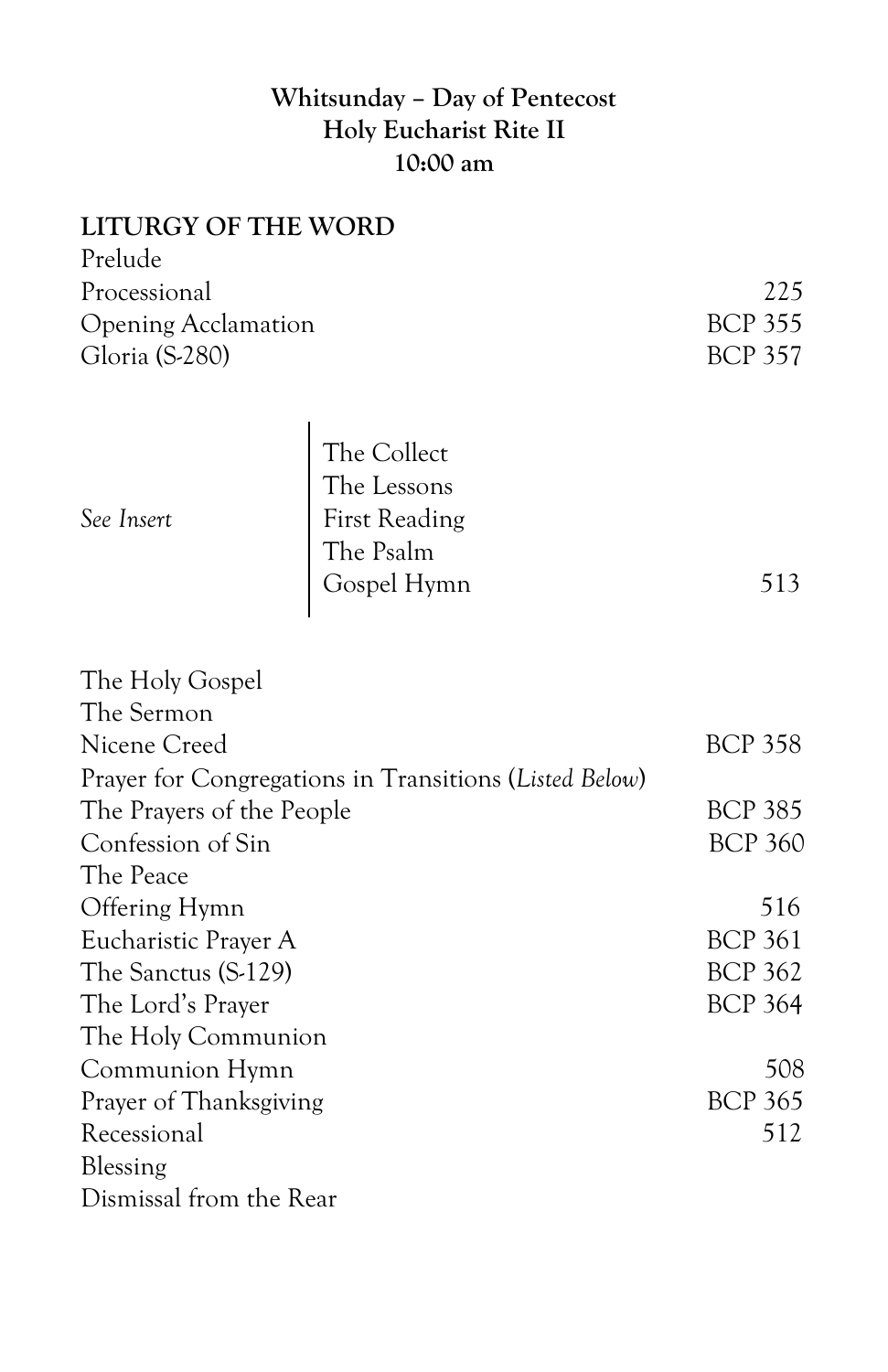#### **THE COLLECT**

Almighty God, on this day you opened the way of eternal life to every race and nation by the promised gift of your Holy Spirit: Shed abroad this gift throughout the world by the preaching of the Gospel, that it may reach to the ends of the earth; through Jesus Christ our Lord, who lives and reigns with you, in the unity of the Holy Spirit, one God, for ever and ever. *Amen.*

#### **THE FIRST LESSON**

#### **Genesis 11:1-9**

Now the whole earth had one language and the same words. And as they migrated from the east, they came upon a plain in the land of Shinar and settled there. And they said to one another, "Come, let us make bricks, and burn them thoroughly." And they had brick for stone, and bitumen for mortar. Then they said, "Come, let us build ourselves a city, and a tower with its top in the heavens, and let us make a name for ourselves; otherwise we shall be scattered abroad upon the face of the whole earth." The LORD came down to see the city and the tower, which mortals had built. And the LORD said, "Look, they are one people, and they have all one language; and this is only the beginning of what they will do; nothing that they propose to do will now be impossible for them. Come, let us go down, and confuse their language there, so that they will not understand one another's speech." So the LORD scattered them abroad from there over the face of all the earth, and they left off building the city. Therefore it was called Babel, because there the LORD confused the language of all the earth; and from there the LORD scattered them abroad over the face of all the earth.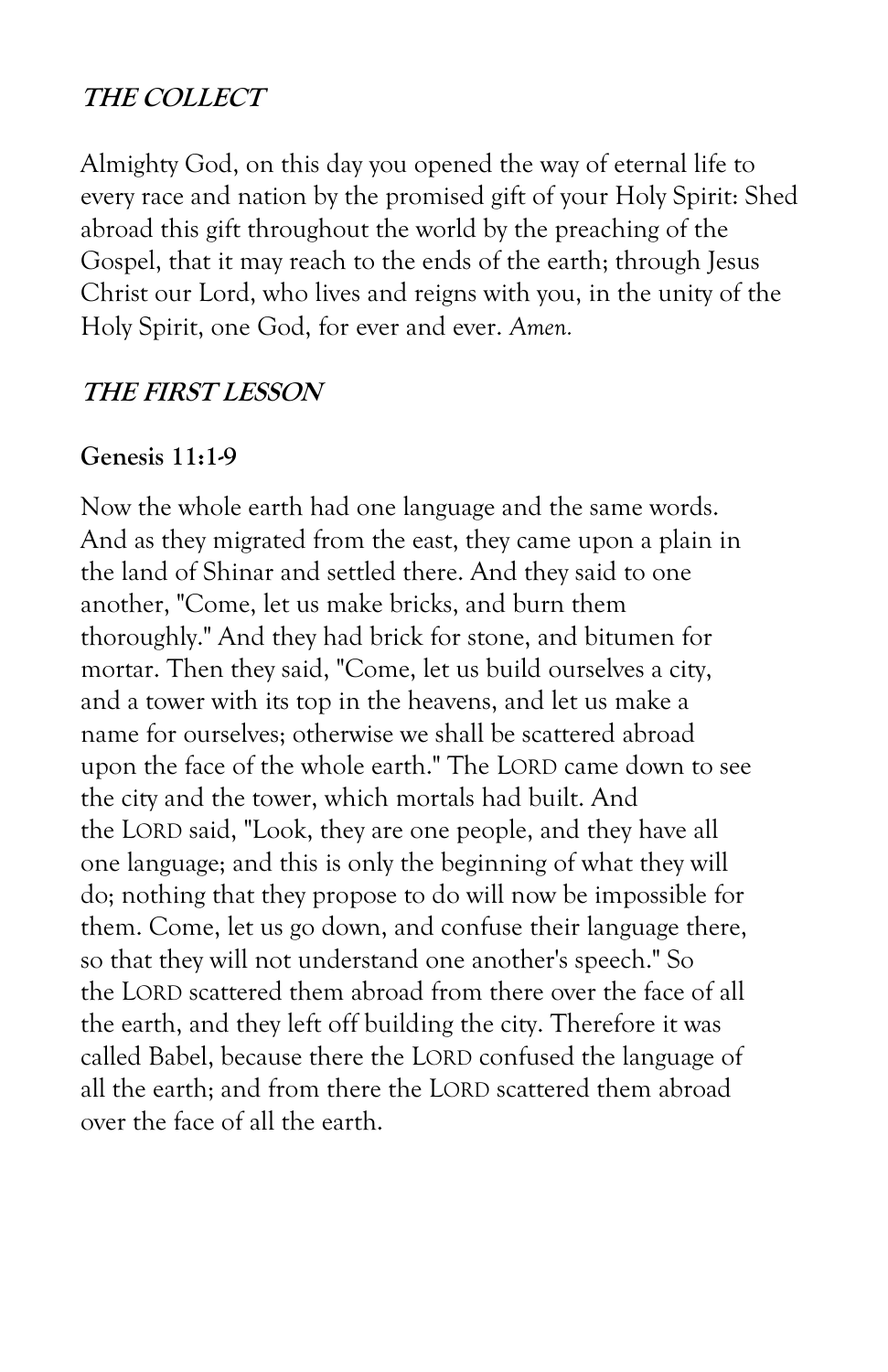#### **THE RESPONSE**

#### **Psalm 104:25-35, 37**

#### **Benedic, anima mea**

- 25 O LORD, how manifold are your works! \* in wisdom you have made them all; the earth is full of your creatures.
- 26 Yonder is the great and wide sea with its living things too many to number,  $*$ creatures both small and great.
- 27 There move the ships, and there is that Leviathan, \* which you have made for the sport of it.
- 28 All of them look to you \* to give them their food in due season.
- 29 You give it to them; they gather it; \* you open your hand, and they are filled with good things.
- 30 You hide your face, and they are terrified; \* you take away their breath, and they die and return to their dust.
- 31 You send forth your Spirit, and they are created; \* and so you renew the face of the earth.
- 32 May the glory of the LORD endure forever; \* may the LORD rejoice in all his works.
- 33 He looks at the earth and it trembles; \* he touches the mountains and they smoke.
- 34 I will sing to the LORD as long as I live; \* I will praise my God while I have my being.
- 35 May these words of mine please him; \* I will rejoice in the LORD.
- 37 Bless the LORD, O my soul. \* Hallelujah!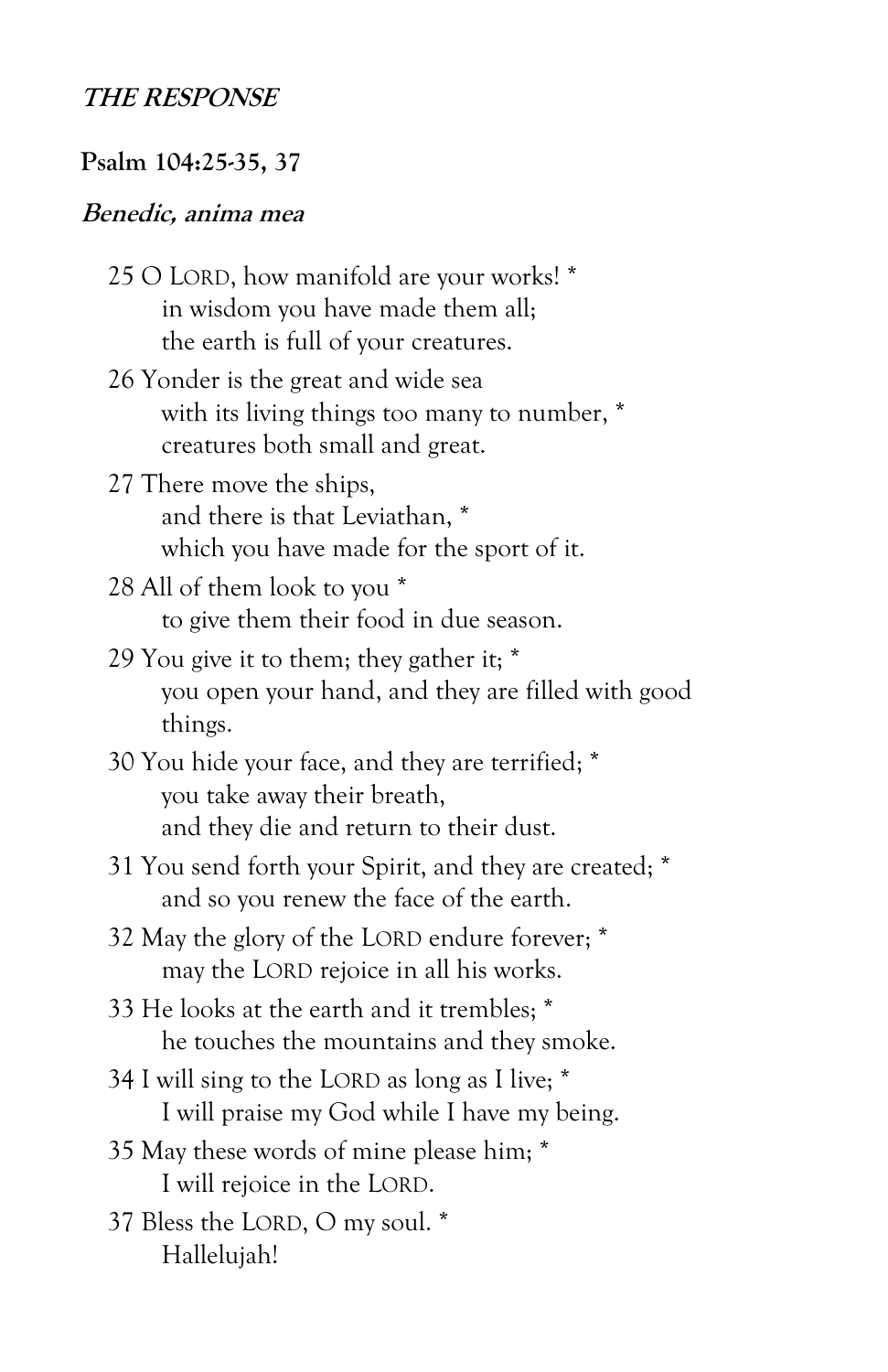#### **THE NEW TESTAMENT**

#### **Acts 2:1-21**

When the day of Pentecost had come, the disciples were all together in one place. And suddenly from heaven there came a sound like the rush of a violent wind, and it filled the entire house where they were sitting. Divided tongues, as of fire, appeared among them, and a tongue rested on each of them. All of them were filled with the Holy Spirit and began to speak in other languages, as the Spirit gave them ability.

Now there were devout Jews from every nation under heaven living in Jerusalem. And at this sound the crowd gathered and was bewildered, because each one heard them speaking in the native language of each. Amazed and astonished, they asked, "Are not all these who are speaking Galileans? And how is it that we hear, each of us, in our own native language? Parthians, Medes, Elamites, and residents of Mesopotamia, Judea and Cappadocia, Pontus and Asia, Phrygia and Pamphylia, Egypt and the parts of Libya belonging to Cyrene, and visitors from Rome, both Jews and proselytes, Cretans and Arabs-- in our own languages we hear them speaking about God's deeds of power." All were amazed and perplexed, saying to one another, "What does this mean?" But others sneered and said, "They are filled with new wine."

But Peter, standing with the eleven, raised his voice and addressed them, "Men of Judea and all who live in Jerusalem, let this be known to you, and listen to what I say. Indeed, these are not drunk, as you suppose, for it is only nine o'clock in the morning. No, this is what was spoken through the prophet Joel:

> `In the last days it will be, God declares, that I will pour out my Spirit upon all flesh, and your sons and your daughters shall prophesy,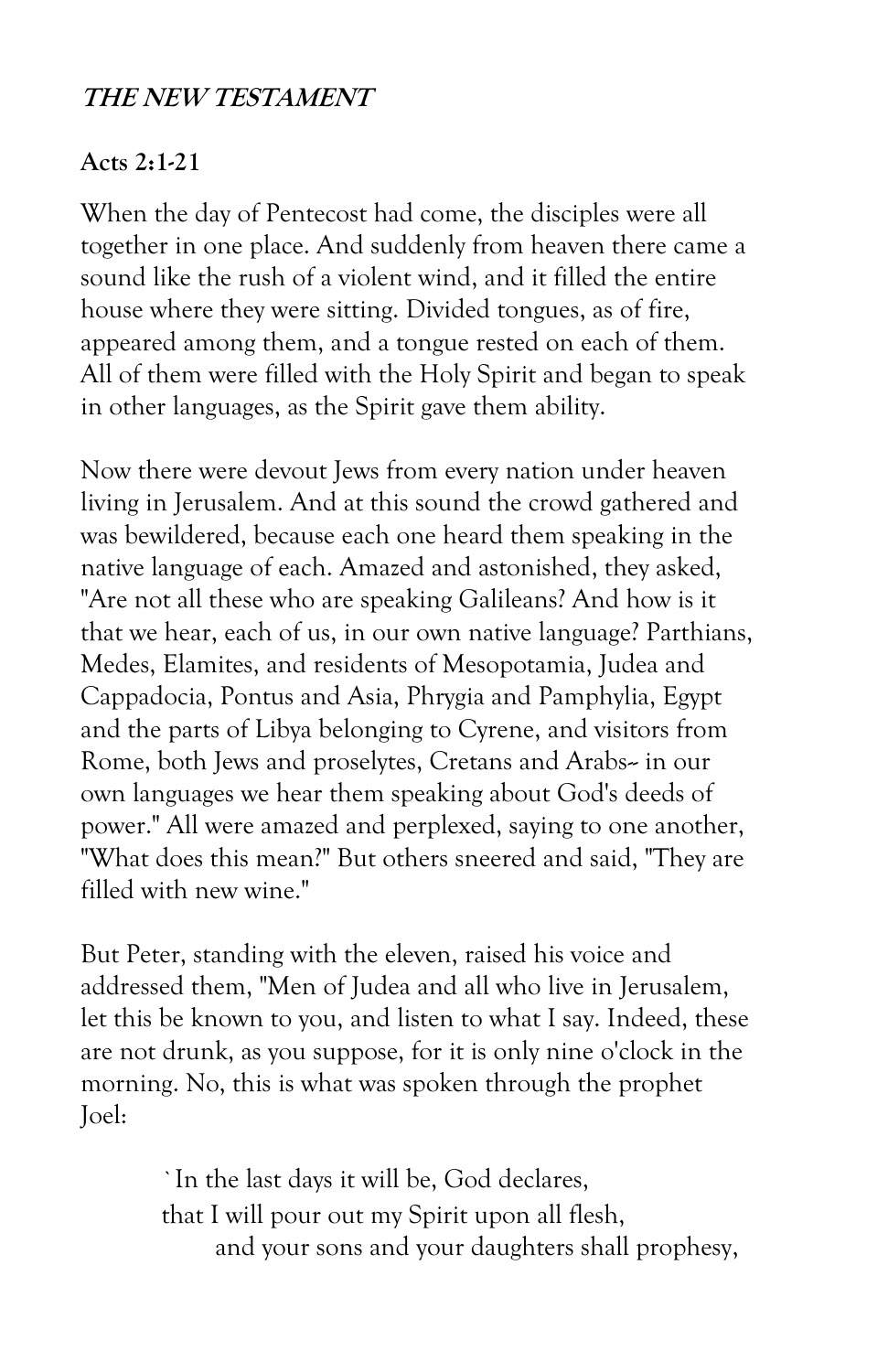and your young men shall see visions, and your old men shall dream dreams.

- Even upon my slaves, both men and women, in those days I will pour out my Spirit; and they shall prophesy.
- And I will show portents in the heaven above and signs on the earth below, blood, and fire, and smoky mist.
- The sun shall be turned to darkness and the moon to blood, before the coming of the Lord's great and glorious
	- day.
- Then everyone who calls on the name of the Lord shall be saved.' "

## **THE GOSPEL**

## **John 14:8-17 (25-27)**

Philip said to Jesus, "Lord, show us the Father, and we will be satisfied." Jesus said to him, "Have I been with you all this time, Philip, and you still do not know me? Whoever has seen me has seen the Father. How can you say, `Show us the Father'? Do you not believe that I am in the Father and the Father is in me? The words that I say to you I do not speak on my own; but the Father who dwells in me does his works. Believe me that I am in the Father and the Father is in me; but if you do not, then believe me because of the works themselves. Very truly, I tell you, the one who believes in me will also do the works that I do and, in fact, will do greater works than these, because I am going to the Father. I will do whatever you ask in my name, so that the Father may be glorified in the Son. If in my name you ask me for anything, I will do it.

"If you love me, you will keep my commandments. And I will ask the Father, and he will give you another Advocate, to be with you forever. This is the Spirit of truth, whom the world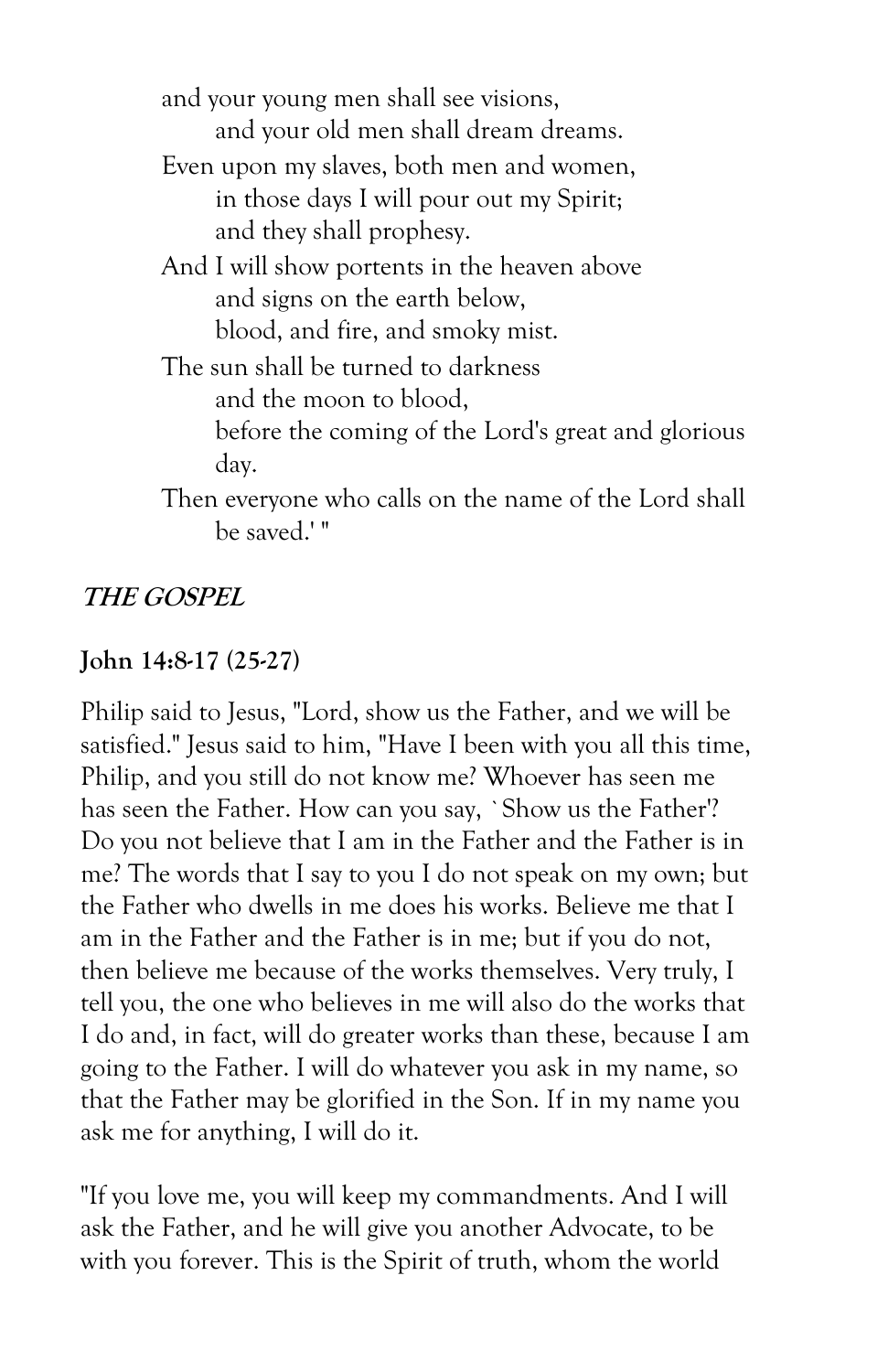cannot receive, because it neither sees him nor knows him. You know him, because he abides with you, and he will be in you."

["I have said these things to you while I am still with you. But the Advocate, the Holy Spirit, whom the Father will send in my name, will teach you everything, and remind you of all that I have said to you. Peace I leave with you; my peace I give to you. I do not give to you as the world gives. Do not let your hearts be troubled, and do not let them be afraid."]

## **WHITSUNDAY**

**June 5th, 2022**

#### **PARISH NOTES**

**COLE ALLEN DIAPER PANTRY:** The next Diaper Pantry will be Saturday, July 2, 2022 from 10:00 - 11:30 a.m. We're in need of volunteers to distribute diapers. Please contact Connie Kistler at kistinpa@ptd.net. Monetary donations are very much welcomed. Please give to the Treasurer, Tom Culver, in an envelope labeled Diaper Pantry. **Donations of diaper wipes and pull-ups are appreciated.** We covered 25 baby bottoms in May.

**HIS DISCIPLES FOOD PANTRY:** Is the last Saturday of each month. Please contact Nancy Shipman at 570-286-0430 to volunteer. Donations of canned fruits & vegetables are welcome. The next Food Pantry will be held Saturday, June 25**,** 2022 from 9:00-11:00 a.m. **Any donations are greatly appreciated.**

**CHURCH SERVICE TIME:** Church service time is **10:00 AM**. Masks are now optional.

**OFFICE HOURS**: Office hours are Tuesday and Wednesday, 10AM to 2PM, and Thursday, 10AM to Noon.

**CHILDREN MINISTRY:** Please consider your participation and role in this vital ministry. Here is a link to the Diocese webpage for your review. [Children | The Episcopal](https://diocesecpa.org/children/) Church in Central

[Pennsylvania \(diocesecpa.org\)](https://diocesecpa.org/children/) Please let Anissa know, 570-898-2275, if you are interested in working to teach our children & guide them in faith.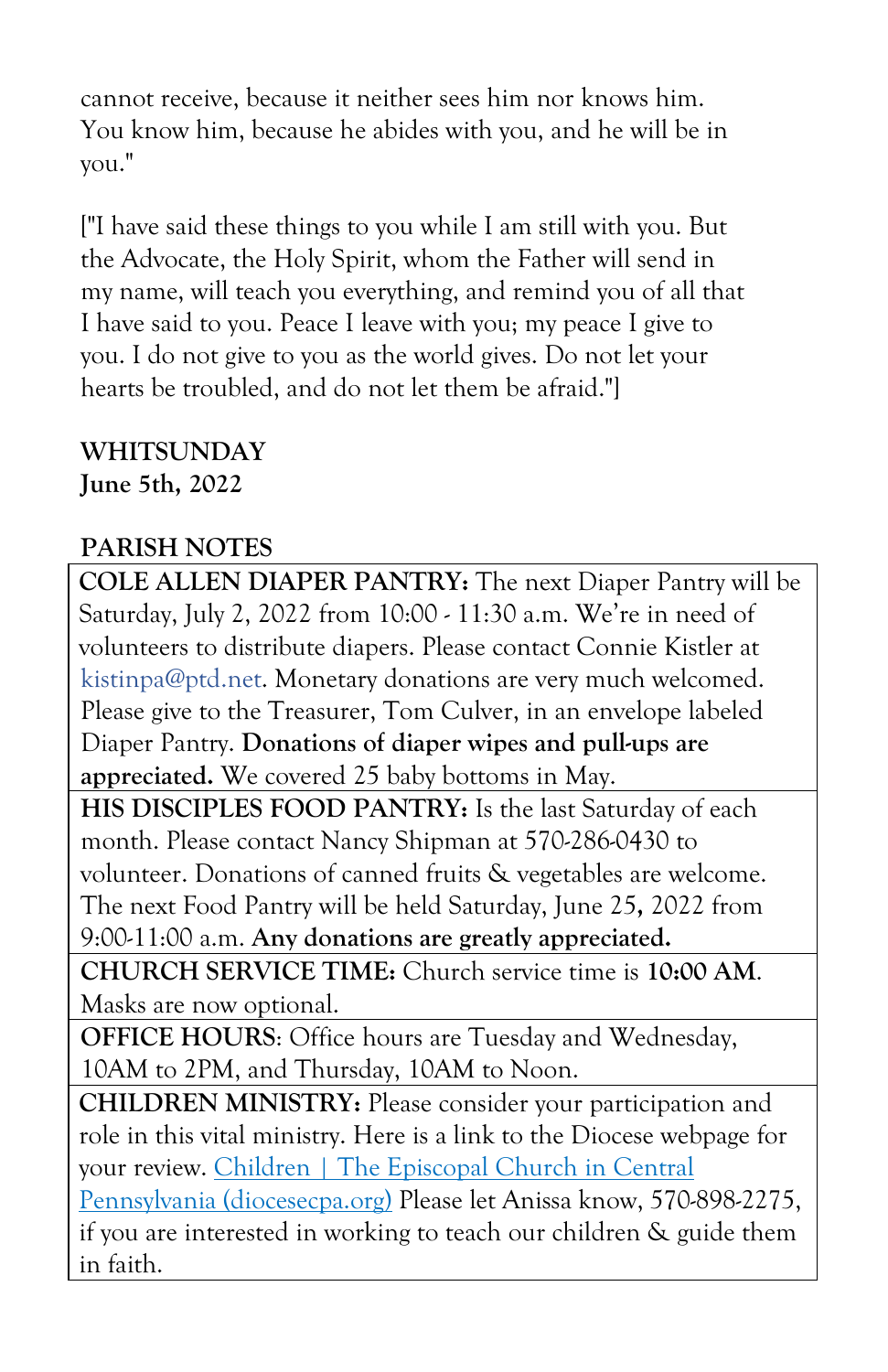## **PARISH NOTES (cont.)**

**ALTAR SERVERS:** St. Matthew's is looking for altar servers of all ages. Are you being called to the lay ministry of **Eucharistic Minister** (someone who helps with communion from the altar and distributes the chalice), **Crucifer** (someone who carries the cross in procession) or **Lector** (someone who reads the lessons and the "prayers of the people.") We are also looking to train servers of all ages for the ministry of **Thurifer** (someone who dispenses incense with the thurible.) Please contact Anissa DeCaprio-Sanduta if interested.

**LAY MINISTRIES:** Anyone interested in participating with any of the Lay Ministries, please contact any Vestry member or speak with Mary Ann Loftus.

**SURVEYS:** The deadline for the surveys has been moved to the end of June. If you have not turned in your survey, please fill it out and do so. This survey will help in acquiring the right Rector for our Church and the needs of our parishners and community.

**FATHER'S DAY BREAKFAST:** A "Father's Day Breakfast" will be held on June 19<sup>th</sup> at 9:00AM.

## **VESTRY MEMBERS**

Fran Zartman (2020-2022, 2022-2024)\* Roy Casey (2021-2023) Cyn Reid (2020-2022, 2022-2024)\* Pam Schlegel (2021-2023) Nathan Blanchard (2021-2023) Anissa DeCapria-Sanduta (2021-2023) Carol Lamparter (2022-2024) Martha Bohner (2022-2024) Lynda Schlegel-Culver (2022-2024)

Senior Warden: Mary Ann Loftus Junior Warden: Roy Casey Clerk of the Vestry: Cynthia Reid Senior Warden Emeritus: Charlie Schlegel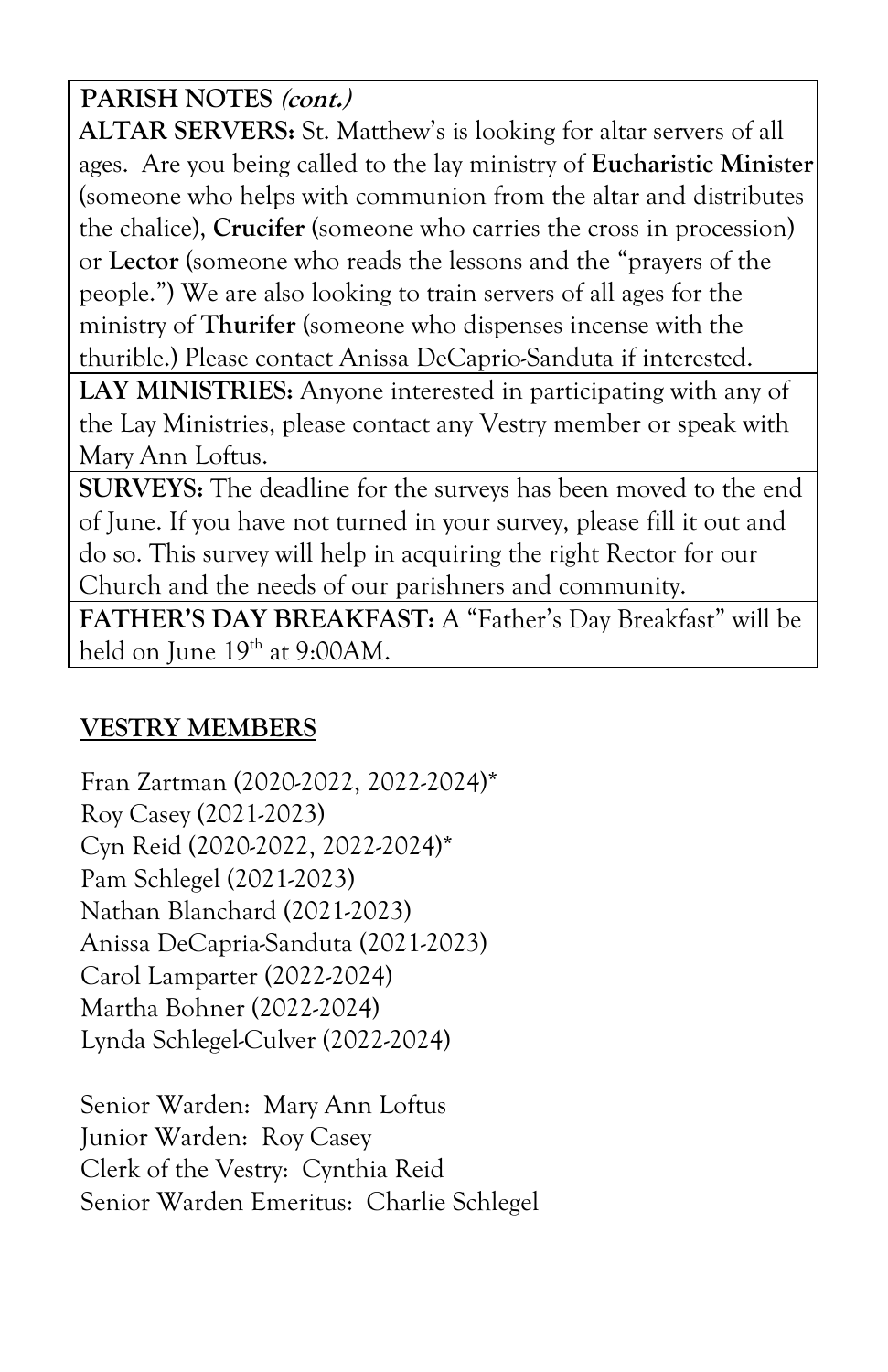#### **DELEGATES TO CONVENTION IN 2022**

Cyn Reid Barb Sauter

(\* indicates that the person must wait one year before running for vestry again in the final year of election)

## **A Guide for Congregations in Transition** The Episcopal Diocese of Central Pennsylvania

*Merciful God, be with us and guide us; open our minds and teach us; open our hearts and surround us with your love that we may feel your presence in all our works. Imbue us with wisdom and awareness of your vision as we seek a new rector and spiritual leader. Grant us an adventurous spirit, willing to attempt new tasks and face new ways, ever mindful of the need to listen more to your still, small voice than to our own fancies and desires. Grant continued grace and commitment to those who have been called to serve as members of the Profile and Search Committees, that they may become faithful companions to each other, to the Vestry, and to this Parish. We ask all this through Jesus Christ, our Lord, who lives and reigns with you and the Holy Spirit, One God, now and forever. Amen*

#### **PLEASE PRAY FOR:**

Stephen, Frances, Pamela, Kelsey, Alayiah, Angela, Stan, Alexis, Tanya, Steve K., Weston, Church of the Redeemer, Michele, Judy, Kelly, Lila, Bill B., Nick, Jack, and Stephanie. Please pray for all healthcare workers, especially Dan D., Kara, Melissa, Janice and their co-workers. Also, please pray for all the departed.

(\* Please notify Elaine Schlegel, or the Secretary, Carla Treon, of anyone who needs prayers so they can be added for the next upcoming Sunday.)